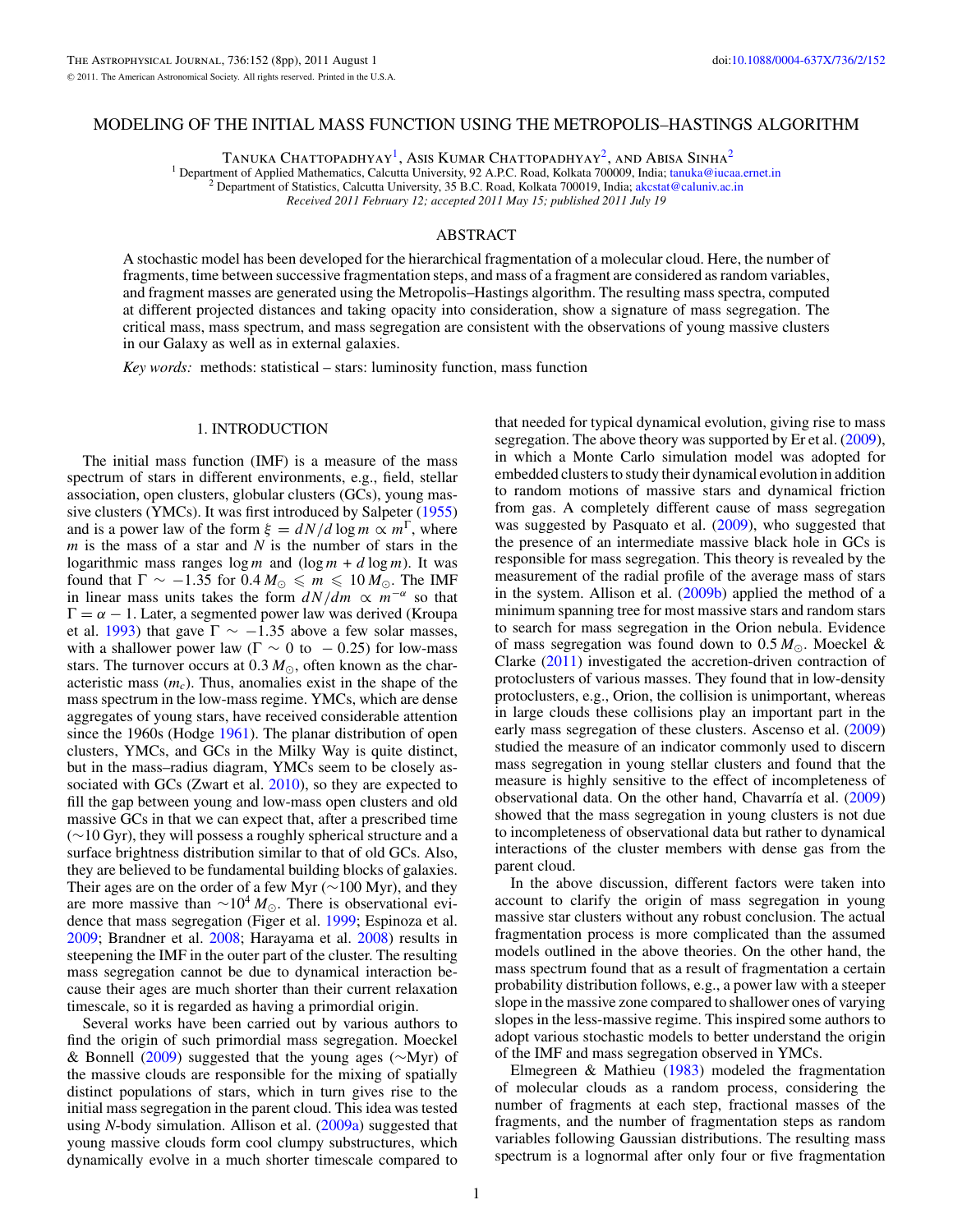<span id="page-1-0"></span>steps, irrespective of the various initial parameter choices. In continuation, Wolf & Vanysek [\(1986\)](#page-7-0) adopted a similar model with one additional variable, which was the chance of fragmentation as a function of fragment mass following the Cauchy distribution. The modeled mass spectrum was compared to the observed IMF of some open clusters. Fragmentation is also modeled following the probabilistic approach of Moultaka & Pelat [\(2004\)](#page-7-0). Chattopadhyay et al. [\(2003\)](#page-7-0) considered random fragmentation of molecular clouds and took the effect of time into account. The distribution of the number of fragments is time-dependent, and the time between successive fragmentation events is generated by a Poisson process. The resulting mass spectrum is a single power law with a slope much steeper than the Salpeter slope.

In the above studies on random fragmentation, either time spent in successive fragmentation events is not considered or, if it is considered, the mass spectrum found is a single power law of a much steeper slope than the Salpeter slope or lognormal mass function. The observed mass spectrum is neither a single power law nor a symmetric one in the logarithm-of-mass plot, but rather a segmented power law, viz. the Salpeter slope in the high-mass region and a shallower slope in the low-mass region beyond a critical mass (∼0.3 *M*<sub>⊙</sub>). Moreover, in the above models, observed mass segregation was not modeled with random fragmentation. In addition, in the studies of mass segregation, the role of opacity was not discussed. Finally, the fragment mass distribution was generated by a Gaussian distribution following the argument of the central limit theorem. Collecting all theoretical models and observational facts, it is clear that the process of fragmentation and cause of mass segregation are more complicated than the models considered so far. In this work, a distribution-free approach was adopted for the fragmentation model, and random fragmentation of massive clouds was considered. The fragment masses are generated by a process rather than a hypothetical parametric distribution, and the final mass distribution found is independent of the initial choice. Generally, the assumption of a Gaussian distribution is very common because of the central limit theorem, but, it is difficult to determine the sample size that makes the sample Gaussian in nature, especially for a time-limited model in which fragmentation cannot continue for an infinitely long time and the number of fragments indefinitely increases. In this context, it should be mentioned that Elmegreen [\(1997\)](#page-7-0) considered the fragmentation of a turbulent cloud and found the power-law mass distribution contrary to the result found in a previous paper (Elmegreen & Mathieu [1983\)](#page-7-0).

The present problem demonstrates a time-dependent model of hierarchical random fragmentation of YMCs under various initial conditions. Here, the number of fragments and time between successive fragmentation events are considered to be random variables, generated by a Monte Carlo simulation using the corresponding distribution functions, whereas the fragment masses are generated by the Metropolis–Hastings algorithm, which is a Markov chain-based simulation process. Then, the mass spectra are studied at different projected distances from the cluster center, taking into consideration the opacitylimited fragmentation scenario (Kanjilal & Basu [1992\)](#page-7-0), to investigate the effect of resulting mass segregation. The random fragmentation process, concept of opacity, and observations at different projected distances are simultaneously incorporated into the present model, which is a completely new approach. The resulting mass spectrum demonstrates well the observed segmented power-law form of the mass spectrum in a more or less consistent way in many YMCs in our Galaxy, as well as in external galaxies. It should be noted that in the analytical model of opacity-limited fragmentation considered by Kanjilal & Basu [\(1992\)](#page-7-0), the mass spectrum found is also steeper than the observed Salpeter slope for high-mass fragments. In Section 2, the fragmentation scenario and resulting mass spectrum are demonstrated. Section [3](#page-2-0) discusses the method, while Section [4](#page-3-0) describes results and presents discussion.

### 2. FRAGMENTATION AND MASS DISTRIBUTION

While considering the IMF of stars, several authors (Elmegreen & Mathieu [1983;](#page-7-0) Wolf & Vadimir [1986;](#page-7-0) Larson [1973\)](#page-7-0) have considered the application of the random fragmentation theory. Random fragmentation of a line into *n* parts and its application in assessing the randomness of radioactive disintegration and cosmic-ray events were considered by Feller [\(1980\)](#page-7-0). Elmegreen & Mathieu  $(1983)$  studied the form of the mass spectrum by considering random fragmentation using a Monte Carlo simulation for a time-independent model suggested by Larson [\(1973\)](#page-7-0). They assumed an initial Gaussian distribution of the number of fragments as well as their masses, but in their work, they did not introduce the effect of the time interval between two successive fragmentations, which is also a random variable. Chattopadhyay et al. [\(2003\)](#page-7-0) considered this effect in the following manner. If a line of length *l* is divided at random into  $N_F$ parts, the average number of fragments will exceed the value *x*, given by (Feller [1980\)](#page-7-0)

$$
N_F \left(1 - \frac{x}{l}\right)^{N_F - 1}.\tag{1}
$$

Following the above argument, if  $N_F$  is the total number of fragments formed within a given time interval  $t_1$  (say) after a fragmentation step in the hierarchy, then the probability that the time elapsed between successive fragmentations will not exceed *t* is given by

$$
P(t, N_F, t_1) = 1 - (1 - t/t_1)^{N_F}.
$$
 (2)

Previously, Auluck & Kothari [\(1965\)](#page-7-0) considered only  $N_F$  to be random in the above expression, but Chattopadhyay et al. [\(2003\)](#page-7-0) have also considered time *t* a random variable because the time interval between two successive fragmentations also has to be random. According to Feller [\(1980\)](#page-7-0), the probability of the occurrence in a run of duration *t* of exactly *n* events is given by the Poisson formula

$$
W_n(t) = e^{-\lambda t} \frac{(\lambda t)^n}{n!}.
$$
 (3)

Here, the distribution of inter-occurrence time is given by

$$
P(t) = 1 - e^{-\lambda t}.\tag{4}
$$

In the above expression, the parameter  $\lambda$  can be estimated by the reciprocal of the average time  $(\bar{t})$  between successive fragmentations, i.e.,  $\lambda = 1/\bar{t}$ . The average time of fragmentation (Chattopadhyay et al. [2003\)](#page-7-0) is  $\bar{t} \leq y/n$ , where *y* is the maximum time of successive fragmentation steps and *n* is the number of fragmentation steps. Further,

$$
n \leqslant (\log m_f + \log m_{\min})/(\log N_F),\tag{5}
$$

where  $m_f$  is the mass of the parent cloud and  $m_{\text{min}}$  is the minimum mass of a fragment. Unlike Elmegreen & Mathieu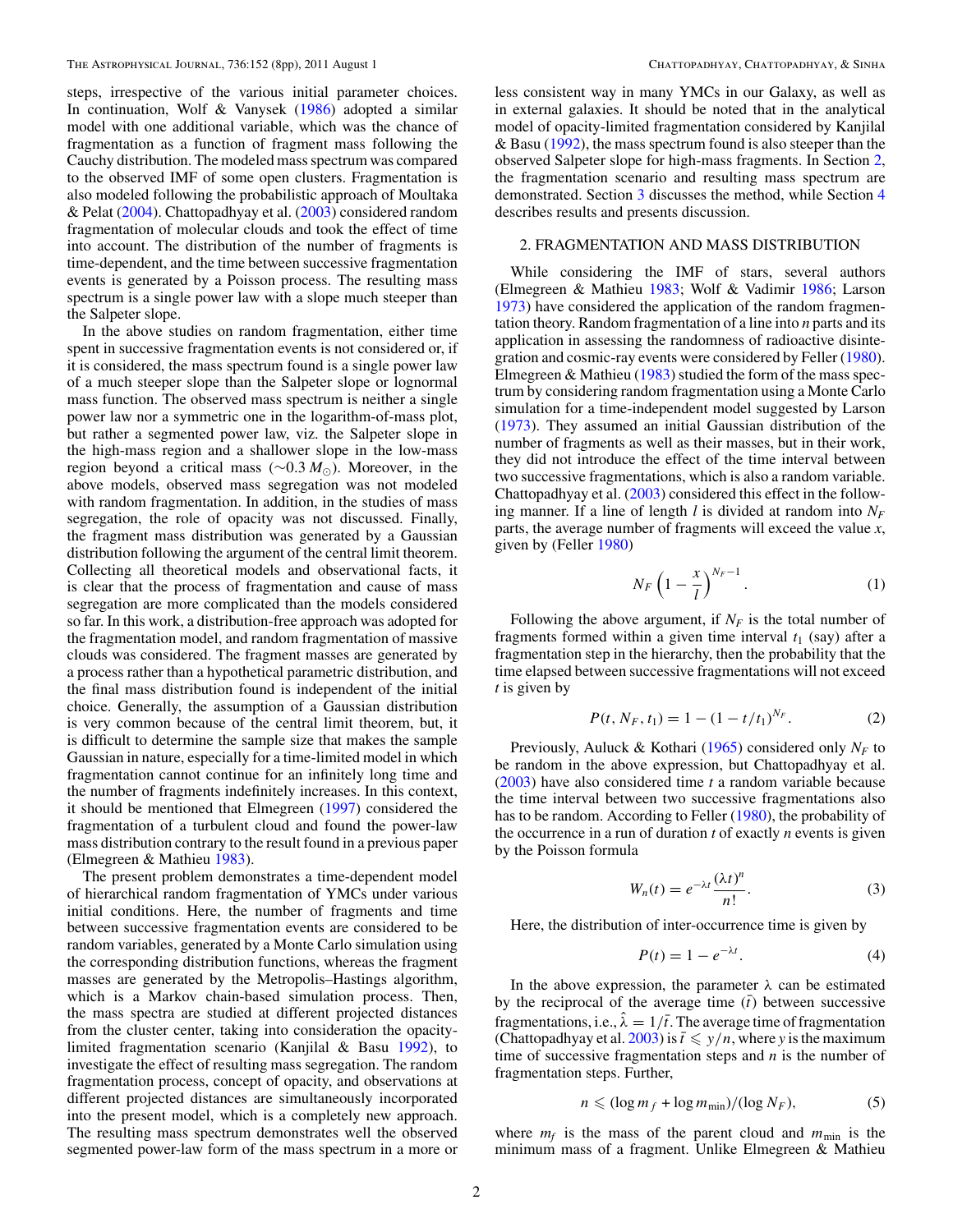<span id="page-2-0"></span>[\(1983\)](#page-7-0) and Chattopadhyay et al. [\(2003\)](#page-7-0), in the present work the relative masses  $(m_i)$  of the fragments are generated using the Metropolis–Hastings algorithm by eliminating the assumption of normality. The arguments for this consideration were discussed in the Introduction.

### *2.1. Opacity-limited Fragmentation at Projected Distances from the Cluster Center*

Opacity-limited fragmentation was considered (Kanjilal & Basu [1992\)](#page-7-0) for a spherically collapsing, isothermal molecular cloud in which molecular hydrogen and grains are the only cooling and opacity sources. There, a broad spectrum of minimum Jeans mass was produced, varying from  $\sim$ 0.002 *M*<sub>⊙</sub> to 0.1 *M*<sub>☉</sub> depending on the type of grain and metallicity (*Z*) values. The minimum mass also increases if metallicity decreases; this is actually the effect of opacity. As metallicity decreases, opacity decreases; because density is proportional to opacity, density decreases, and as a result the Jeans mass increases, so the minimum Jeans mass increases as one moves from the center to the outer part of the cloud. Thus, the above variation can be considered as

$$
m_{\min} = Ar^{\delta},\tag{6}
$$

where  $m_{\text{min}}$  is the minimum Jeans mass of a fragment at a distance *r* (three dimensional) from the center of the cloud and *A* and *δ* are constants. Observational evidence of minimum mass to support Equation  $(6)$  is not available because the distance (viz. *r*) considered here is three dimensional and, for YMCs and other stellar populations, we always see the projected distance of various objects. The effect of such variation when observing substellar objects at various projected distances is reflected in several works, e.g., Marsh et al. [\(2010\)](#page-7-0), who found objects in the mass range of 2–3 Jupiter masses in the *ρ*Oph cloud core. Moreover, a theoretical model of opacitylimited fragmentation (Bate [2005\)](#page-7-0) predicted that low-mass objects would be observed three times more frequently in high-metallicity compared to low-metallicity calculations. In addition, a minimum mass range on the order of  $0.007-0.01 M_{\odot}$ was found as a result of opacity-limited fragmentation in a threedimensional model considered by Boyd & Whitworth [\(2005\)](#page-7-0). Hence, we consider representative values of  $m_{\text{min}} = 0.04 M_{\odot}$ and 0.01  $M_{\odot}$  at  $r = 15$  pc ( $r_{\text{max}}$ ) and 1.5 pc, respectively. The number density of fragments at a distance *r* from the cluster center is assumed to follow a distribution of the form following the Elson–Fall–Freeman (EFF) surface brightness profile (Elson et al. [1987\)](#page-7-0), with  $2 < \gamma < 3$ :

$$
n(r) = \frac{C}{(1 + r^2/a^2)^{\gamma/2}},\tag{7}
$$

where the surface brightness is defined as the luminosity within a distance *r*; *a* is the scale parameter; and

$$
r_c = a(2^{2/\gamma} - 1),
$$
 (8)

with  $r_c$  being the core radius of the cloud, defined as the distance from the cluster center at which the surface brightness drops by a factor of two from the central value. In computing the value of *a* used in Equation (7), the value of  $r_c$  is used via Equation (8). Then, summing  $n(r_i)$ ,  $i = 1, 2, \ldots$ , max, the value of *C* is found, because the total number of fragments formed in a cloud of size  $r_{\text{max}}$  (= 15 pc) is assumed to be fixed ( $\sim$ 10,000) in each simulation. Generating  $n(r_i)$  fragments at each  $r_i$ ,  $i = 1, 2$ , *...* , max (Figure 1), the cumulative mass spectrum at a projected



**Figure 1.** Schematic diagram of a YMC showing *b*,  $r_{\text{max}}$ , and  $r_i$ .

distance *b* from the center of the cloud can be computed. Finally, the mass spectra at different projected distances are computed to investigate the existence of mass segregation.

## 3. MARKOV CHAIN MONTE CARLO SIMULATION

A Markov chain is a sequence of random variables with discrete-state space and one-step dependence. One can use an ergodic Markov chain with stationary distribution *f* to generate a sample, approximately distributed as *f*, without directly simulating from *f*. This is particularly useful when the nature of *f* is complicated; the distribution function cannot be written in closed form, direct sampling from which is difficult. A Markov Chain Monte Carlo (MCMC) method for simulating distribution  $f$  is a technique for producing an ergodic Markov chain where the stationary distribution is *f*. In such situations, the Metropolis–Hastings algorithm is used. The Metropolis–Hastings algorithm (Robert & Casella [1998\)](#page-7-0) starts with target density  $f(x)$  and proposal density  $q(y|x)$ , which depends on the current state  $x = x^{(t)}$ , to generate a new proposed sample,  $y = x^{(t+1)}$ . The algorithm can be implemented when it is easy to simulate from  $q(.|x)$  and is either explicitly available up to a multiplicative constant independent of *x* or symmetric in nature. The algorithm produces a Markov chain,  $\dot{X}^{(t)}$ , through the following steps.

1. Generate  $y^t$  ∼  $q(y|x^{(t)})$ . 2. Take  $x^{(t+1)} = y^t$  with probability  $\rho(x^{(t)}, y^t) =$  $x^{(t)}$  with probability  $1 - \rho(x^{(t)}, y^t)$  where  $\rho(x, y) =$  $\min[\frac{f(y)q(x|y)}{f(x)q(y|x)}-1].$ 

If the chain starts with a value  $x^{(0)}$  such that  $f(x^{(0)}) > 0$ , it follows that  $f(x^{(t)}) > 0$  for every *t*. One should start from a random initial value,  $x^{(0)}$ , and run the algorithm for many iterations until the initial state is forgotten. These discarded samples are known as "burn in." The remaining set of accepted values represents a sample from the stationary distribution.

In the present work, it is suspected from observations that the resulting mass distribution should be a segmented power-law form. For this, we chose the target density as a truncated normal with probability density function (pdf)

$$
f(x) = k \frac{1}{\sigma \sqrt{2\pi}} e^{-\frac{x^2}{2\sigma^2}}, \ a < x < d,\tag{9}
$$

where  $k = \frac{1}{\Phi(d/\sigma) - \Phi(a/\sigma)},$ 

$$
\Phi(t) = \int_{-\infty}^{t} \frac{1}{\sqrt{2\pi}} e^{-x^2/2} dx,
$$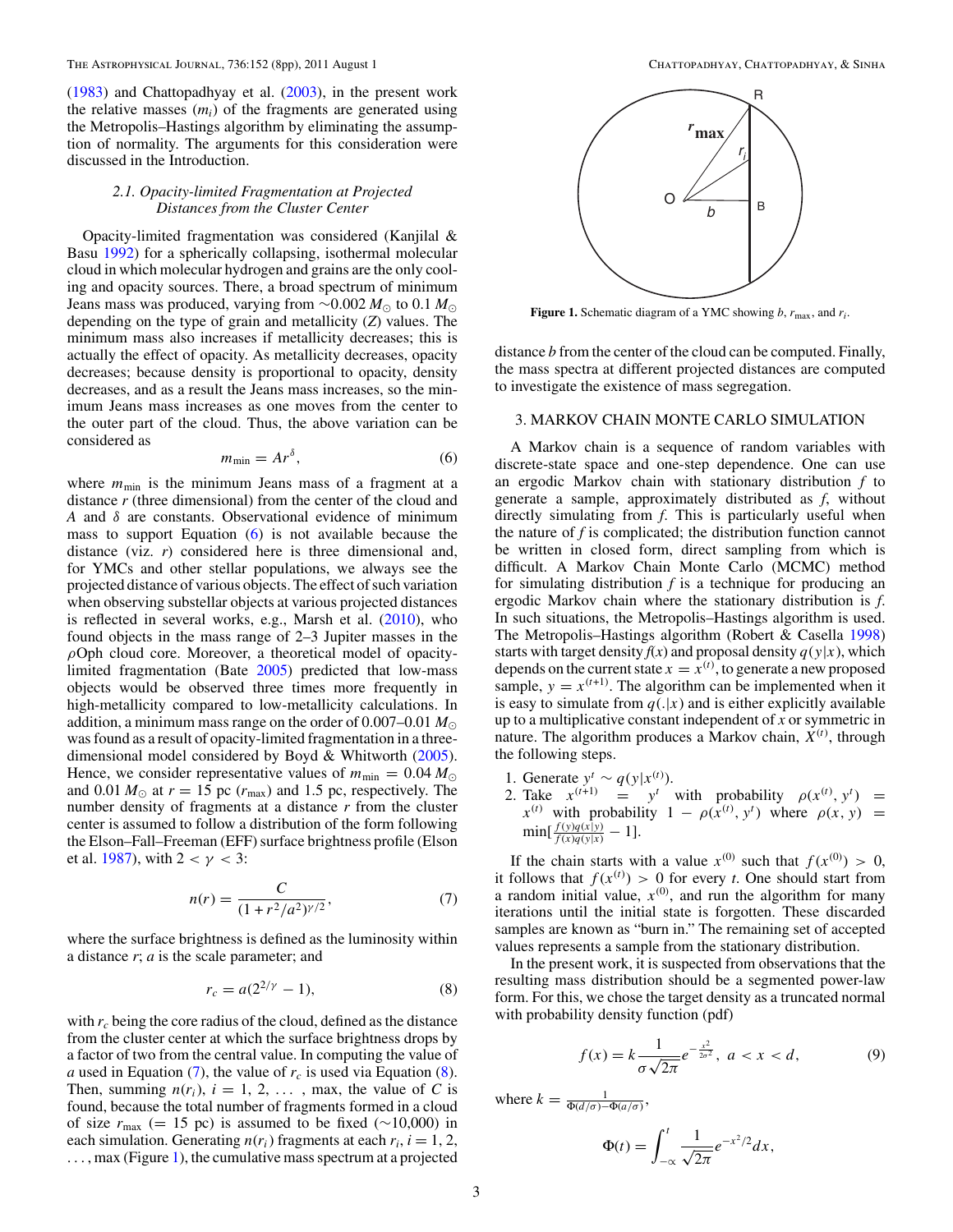<span id="page-3-0"></span>and the proposal density as a truncated Pareto with pdf

$$
q(y|x) = \frac{\alpha \beta^{\alpha} y^{-\alpha - 1}}{1 - (\beta/\nu)^{\alpha}}, \ \beta < y < \nu. \tag{10}
$$

Here, the proposal density does not depend on *x*. Such a generalization is known as the Independence Chain Metropolis–Hastings algorithm, which is applicable when some a priori knowledge is available regarding the distribution from which one must simulate. In the present study, the appropriate choices of the constants (population parameters) in Equations [\(9\)](#page-2-0) and (10) are  $a = 0.01 M_{\odot}$ ,  $d = 150 M_{\odot}$ ,  $\alpha =$ 1.3,  $\beta = 0.01$ ,  $\nu = 150$ , and  $\sigma = 10$ .

### 4. RESULTS AND DISCUSSION

### *4.1. Initial Values of the Parameters*

To generate mass distribution as a result of random fragmentation, it is necessary to choose some of the parameters involved in Equations [\(1\)](#page-1-0)–[\(4\)](#page-1-0). These are  $\lambda$ ,  $t_1$ ,  $m_f$ , and *n*.

Murray & Lin [\(1989a,](#page-7-0) [1989b\)](#page-7-0) have shown that thermal instability in a protoglobular cluster cloud is comparable to the cooling timescale  $\tau_c$ , where  $\tau_c = \frac{3}{2} \frac{kT}{n\Lambda(x,t)}$ . For a cloud of mass  $1.6 \times 10^6 M_{\odot}$  and density  $n = 270 \text{ cm}^{-3}$ ,  $\tau_c = 0.9 \tau_d$ ,  $\tau_d$ being the dynamical time. As a result,  $\tau_c < \tau_d$ . They found that for such a cloud, after  $1.58 \times 10^{13}$  s ( $\sim \tau_c$ ), density fluctuation  $\frac{\delta \rho}{\rho}$  increased by a factor of two, and this led to the formation of a cold, dense shell. The timescale for gravitational instability of such a shell drops below this value for  $(\rho/m_H)_{shell} \ge$ 1231 cm−3, so the entire process of fragmentation occurs on a timescale much shorter than  $\tau_d$ , i.e.,  $\tau_c + \tau_g \leq \tau_d$ . Since the number densities of molecular clouds vary from  $10^4$ – $10^5$ (Bally et al. [1987,](#page-7-0) [1988\)](#page-7-0), the entire time of fragmentation is much less than their dynamical time (Murray & Lin [1989a,](#page-7-0) [1989b\)](#page-7-0). For a number density in the above range, the dynamical time is on the order of  $10^5$ – $10^6$  years. Accordingly, the time of fragmentation is chosen between  $10<sup>5</sup>$  and  $10<sup>6</sup>$  years. Because the mass of a YMC is on the order of  $10^4 M_{\odot}$ – $10^6 M_{\odot}$ , following Equation [\(5\)](#page-1-0),  $n \sim 1.75-3$  for  $N_F \sim 10^3 - 10^4$ . We chose  $n = 3$  as a representative value. For the above values,  $t_1 \sim \bar{t} \sim 10^5$  years, and hence  $\hat{\lambda} > 10^{-5}$ . We chose  $\hat{\lambda} \sim 10^{-5}$ . Several authors (Lada et al. [1984;](#page-7-0) Elmegreen & Clemens [1985;](#page-7-0) Verschueren [1990\)](#page-7-0) derived the critical efficiency for isothermal clouds to be 0.29 at  $s = 0$  and 0.5 at  $s = 1$ , where *s* is the ratio of stellar velocity dispersion to the virial. In the present situation, both values are used as extreme cases. The minimum and maximum masses of fragments were chosen as 0.01  $M_{\odot}$  and 150  $M_{\odot}$ , respectively (Zinnecker & Yorke [2007\)](#page-7-0).

The other structural parameters are  $r_c$ ,  $r_{\text{max}}$ ,  $m_{\text{min}}$ , and  $m_{\text{max}}$ . Hunter et al. [\(1995\)](#page-7-0), Mackey & Gilmore [\(2003\)](#page-7-0), McLaughlin  $\&$  van der Marel [\(2005\)](#page-7-0), Anderson et al. [\(2009\)](#page-7-0), Vansevičius et al. [\(2009\)](#page-7-0), Barmby et al. [\(2009\)](#page-7-0), and Perina et al. [\(2009\)](#page-7-0) observed several YMCs in the Large Magellanic Cloud (LMC), M31, NGC 6822, and Small Magellanic Cloud. They estimated the values of  $r_c$  and virial radius  $r_{\rm vir}$  to lie between 1–2 pc and 8–15 pc, respectively, in most cases. Hence, from the above ranges, we took the representative values of  $r_c$  and  $r_{\text{max}}(\sim r_{\text{vir}})$ as 1.5 pc and 15 pc, respectively. The minimum mass as a result of fragmentation is on the order of 0.01  $M_{\odot}$  or less (Silk [1977;](#page-7-0) Kanjilal & Basu [1992\)](#page-7-0). The maximum mass of a star in a cluster found so far is on the order of  $\sim 10^{-2} M_{\odot}$  (Faustini et al. [2009;](#page-7-0) Martins et al. [2005;](#page-7-0) Maschberger & Clarke [2008;](#page-7-0)

**Table 1** Values of the Various Parameters Used

| Parameter                   | Value                                               |  |  |  |  |
|-----------------------------|-----------------------------------------------------|--|--|--|--|
| λ                           | $>10^{-5}$                                          |  |  |  |  |
| $t_1$ (years)               | $\sim 10^5$                                         |  |  |  |  |
| $m_f(M_{\odot})$            | $10^4$ , $5 \times 10^4$ , $10^5$ , $5 \times 10^5$ |  |  |  |  |
| $\boldsymbol{n}$            | 3                                                   |  |  |  |  |
| $\epsilon$ (%)              | 0.29, 0.5                                           |  |  |  |  |
| $b$ (pc)                    | 1, 1.5, 2, 3, 5, 7, 12                              |  |  |  |  |
| $r_c$ (pc)                  | 1.5                                                 |  |  |  |  |
| $r_{\text{max}}(\text{pc})$ | 15                                                  |  |  |  |  |
| $\gamma$                    | $1 - 3$                                             |  |  |  |  |
| $m_{\min}(M_{\odot})$       | $0.01 - 0.04$                                       |  |  |  |  |
| $m_{\text{max}}(M_{\odot})$ | $\leq 150$                                          |  |  |  |  |
| $A, \delta$                 | Determined from given conditions                    |  |  |  |  |
| $n_T$                       | 10,000 within each cluster when modeled             |  |  |  |  |
|                             | as a sphere; any random number during MCMC          |  |  |  |  |
| $x^{(0)}$                   | Any random number between 0 and 1                   |  |  |  |  |
| $a(M_{\odot})$              | 0.01                                                |  |  |  |  |
| $d(M_{\odot})$              | 150                                                 |  |  |  |  |
| $\alpha$                    | 1.3                                                 |  |  |  |  |
| $\beta(M_{\odot})$          | 0.01                                                |  |  |  |  |
| $\nu(M_{\odot})$            | 150                                                 |  |  |  |  |
| $\sigma$                    | 10                                                  |  |  |  |  |

Parker & Goodwin [2007;](#page-7-0) Elmegreen [2006\)](#page-7-0). Thus, for  $m_{\text{min}}$ and  $m_{\text{max}}$ , values  $\geq 0.01 M_{\odot}$  and  $\leq 150 M_{\odot}$  were chosen for convenience. For values of *b*, the different projected distances from core to envelope were chosen to see the effect of mass segregation from the observational aspect, taking opacity into consideration. While modeling a spherical YMC, the total number of fragments,  $n<sub>T</sub>$ , chosen was 10,000. The results did not vary with the choice of  $n<sub>T</sub>$ . The different values of the parameters are listed in Table 1. Here, we note that, although in the EFF model the value of  $\gamma$  lies between 2 and 3, we also used other values of  $\gamma$  from the observed parameters of YMCs by various authors (Zwart et al. [2010](#page-7-0) and references therein), as mentioned above.

#### *4.2. Mass Distribution as a Result of Random Fragmentation*

The resulting mass spectra, generated using Equations  $(1)$ – $(4)$ and the Metropolis–Hastings algorithm, are fitted by segmented power laws in different mass regimes and are shown in Table [2](#page-4-0) with maximum  $(m_{\text{max}})$ , minimum  $(m_{\text{min}})$ , and critical mass (*mc*), as well as the corresponding errors for each simulation. The errors are computed by running each simulation many times. It is clear from Table [2](#page-4-0) that there are no correlations of critical mass, maximum mass, and mass functions with cloud mass. Considering the existence of a correlation between the maximum mass of a star and the mass of its parent cloud if any, poses a separate constraint on star formation history in clouds of various masses. If the IMF of several constituents in any galaxy is integrated, we get what is called the integrated galactic initial mass function (IGIMF). According to various authors (Bruzal & Charlot [2003;](#page-7-0) Larson [2006;](#page-7-0) Weidner & Kroupa [2007;](#page-7-0) Weidner et al. [2010\)](#page-7-0), low-mass clouds do not have enough mass to form high-mass stars. This only happens if the stars derive their masses from their surroundings, which is actually the case. On the other hand, in massive clouds, once high-mass stars form, their ionizing radiation effectively removes any remaining gas (Weidner & Kroupa [2006\)](#page-7-0), thus stopping the formation of lowmass stars. This leads to a positive correlation between the maximum mass of a star and its parent cloud's mass. This fact is reflected in some observations of clouds of masses in the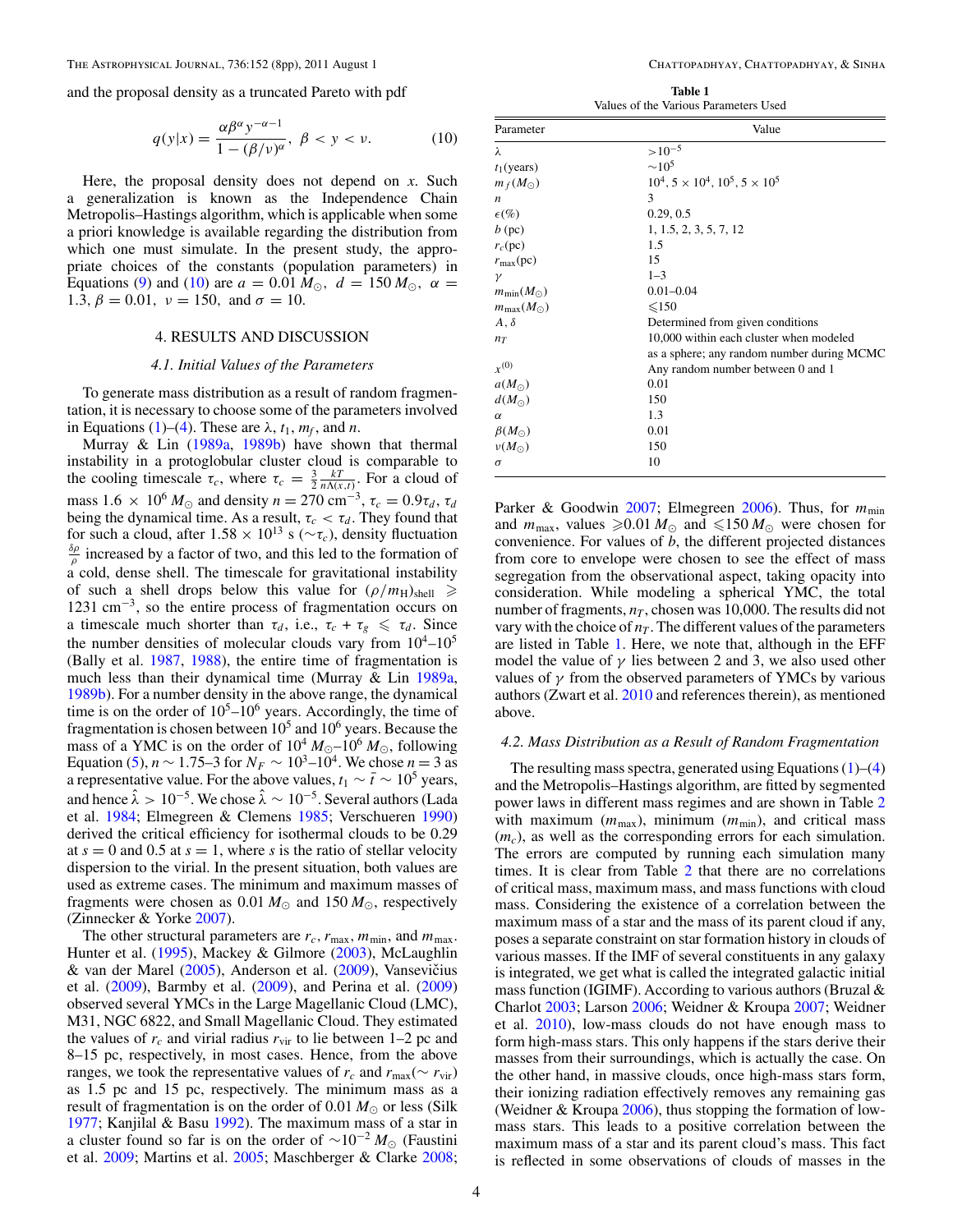<span id="page-4-0"></span>

**Figure 2.** Segmented power-law fit at  $b = 3$  pc for a YMC of mass  $m_f = 5 \times 10^4 M_{\odot}$ , with simulated values (solid circles).

| Table 2                                                  |  |
|----------------------------------------------------------|--|
| Segmented Power-law Fit under Various Initial Conditions |  |

| $m_f$           | $\epsilon$ | $n_T$ | $m_{\min} \leq m \leq m_c$ |          | $m_c \leqslant m \leqslant m_{\text{max}}$ |          | $m_{\min}$           | $m_{\text{max}}$   | $m_c$              |  |
|-----------------|------------|-------|----------------------------|----------|--------------------------------------------|----------|----------------------|--------------------|--------------------|--|
| $(M_{\odot})$   |            |       | $(M_{\odot})$              |          | $(M_{\odot})$                              |          | $(M_{\odot})$        | $(M_{\odot})$      | $(M_{\odot})$      |  |
|                 |            |       |                            | $\alpha$ | г                                          | $\alpha$ |                      |                    |                    |  |
| $10^4$          | 0.29       | 3365  | $1.132 \pm 0.051$          | $-0.132$ | $-1.15 \pm 0.31$                           | 2.15     | $0.0103 + 0.00031$   | $95.15 + 42.32$    | $-0.333 + 0.015$   |  |
|                 | 0.5        | 8075  | $1.084 \pm 0.08$           | $-0.084$ | $-1.38 \pm 0.94$                           | 2.38     | $0.0100 + 0.00035$   | $111.59 + 29.29$   | $-0.350 + 0.027$   |  |
| $5 \times 10^4$ | 0.29       | 29159 | $1.312 \pm 0.014$          | $-0.312$ | $-1.49 \pm 0.18$                           | 2.49     | $0.0100 + 0.00037$   | $143.51 \pm 1.76$  | $-0.559 \pm 0.011$ |  |
|                 | 0.5        | 46854 | $1.087 \pm 0.075$          | $-0.087$ | $-1.60 \pm 0.21$                           | 2.60     | $0.0100 + 0.00016$   | $142.98 \pm 2.57$  | $-0.333 + 0.024$   |  |
| $10^5$          | 0.29       | 46435 | $1.192 \pm 0.022$          | $-0.192$ | $-1.44 \pm 0.27$                           | 2.44     | $0.0101 + 0.00011$   | $131.12 \pm 21.09$ | $-0.405 + 0.030$   |  |
|                 | 0.5        | 62762 | $1.222 \pm 0.011$          | $-0.222$ | $-1.34 \pm 0.24$                           | 2.34     | $0.0100 \pm 0.00023$ | $139.85 + 22.84$   | $-0.431 + 0.032$   |  |
| $5 \times 10^5$ | 0.29       | 52429 | $1.147 \pm 0.051$          | $-0.147$ | $-1.52 \pm 0.18$                           | 2.52     | $0.0100 + 0.00036$   | $128.03 + 29.98$   | $-0.346 + 0.027$   |  |
|                 | 0.5        | 69363 | $1.23 \pm 0.010$           | $-0.23$  | $-1.38 \pm 0.30$                           | 2.38     | $0.0100 + 0.00023$   | $114.02 + 31.23$   | $-0.355 \pm 0.029$ |  |

**Note.** The acceptance of a null hypothesis is within a 95% level of significance in each fit (i.e.,  $p \gg 0.05$ ).

range  $10-10^6$   $M_{\odot}$  (Weidner et al. [2010](#page-7-0) and references therein). The above phenomenon is supported by models based on sorted sampling. Thus, as a result, the IGIMF becomes steeper than the IMF in a region where the star formation rate (SFR) is low, producing no massive stars, e.g., dwarf galaxies, but the IGIMF is almost identical to the IMF in regions of high SFR that produce sufficient massive stars, e.g., giant galaxies. In contrast, the recent compilations by Maschberger  $\&$  Clarke [\(2008\)](#page-7-0) and Parker & Goodwin [\(2007\)](#page-7-0) included several examples of lowmass clusters containing high-mass stars. Corbelli et al. [\(2009\)](#page-7-0) found that in YMCs of M33, masses of most massive stars are not strictly limited by the cluster's mass. They noted that previous observational studies did not include massive stars surrounded by low-*N* clusters. Moreover, unresolved binaries play an important role. Elmegreen [\(2006\)](#page-7-0) argued that clusters are built stochastically: the large amount of molecular gas present in the star formation region allows high-mass stars to form even in a low-SFR region, i.e., the entire range of masses  $(0.01 M_{\odot}$  to  $150 M_{\odot})$  is possible even in a low-SFR region, and as a result the IMF and IGIMF become identical. This phenomenon is supported by a model based on random sampling (Elmegreen [2006\)](#page-7-0). Furthermore, previous observations included

very small numbers of YMCs (~10<sup>4</sup>–10<sup>6</sup> *M*<sub>∩</sub>), for which any such correlation is difficult to predict, so a more robust physical explanation can be drawn only if there are sufficient observations of the entire mass range of molecular clouds, excluding all biases of the previous observations discussed above. The constancy of the critical mass (∼*mc*) might be due to the later phase of slowly rising temperatures which happens as a result of coupling between gas and dust (Larson [2006\)](#page-7-0). The mass function is much shallower in the low-mass regime  $(m_{\text{min}} < m < m_c)$ and much steeper, in most cases, in the high-mass regime  $(m_c < m < m_{\text{max}})$  compared to the Salpeter index. The value of  $\Gamma$  in the second row of Table 2 is not very convincing due to its high error. The logarithm of the critical mass is also somewhat larger than that found in the observations (Moraux et al. [2007;](#page-7-0) Elmegreen et al.  $2008$ :  $-0.5 M_{\odot}$ . When these mass functions are considered at different distances  $(r_i, i = 1, 2, \ldots, m$ ax) from the cluster center, with  $m_{\text{min}}$  varying according to Equation [\(6\)](#page-2-0) and cumulative mass functions computed at different projected distances (two-dimensional), some interesting features emerge (Table [3\)](#page-5-0). The logarithm of the characteristic mass is reduced to  $-0.5 M_{\odot}$  in most cases. Moreover, the mass functions resemble the observed ones when the projected distance is close to the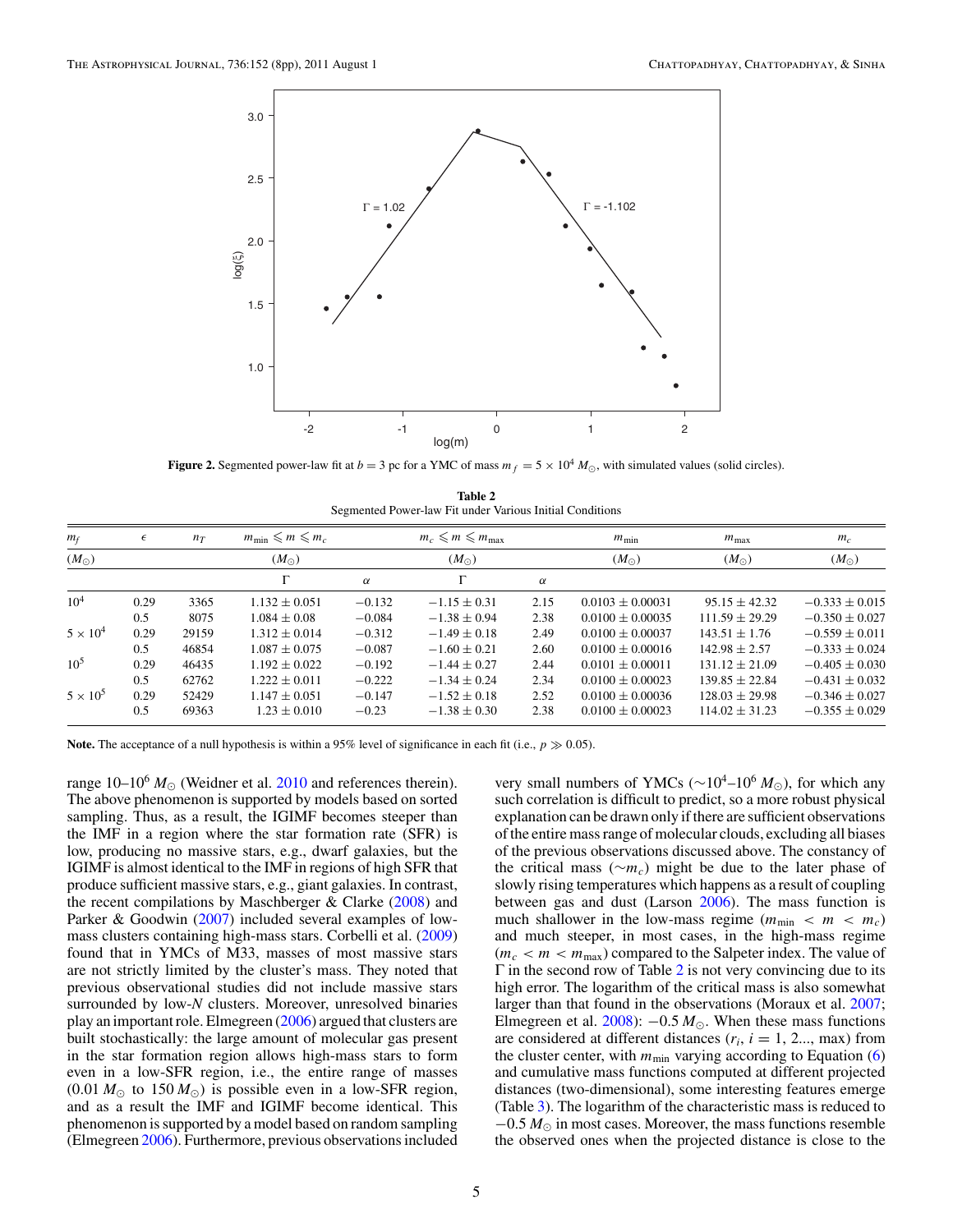| Table 3                                                                                   |  |
|-------------------------------------------------------------------------------------------|--|
| Segmented Power-law Fit at Different Projected Distances under Various Initial Conditions |  |

<span id="page-5-0"></span>

| $m_f$           | $r_c$ | γ   | $r_{\text{max}}$ | b              | $\epsilon$ | $m_{\text{max}}$   | $\log m_c$         | $m_{\min} \leq m \leq m_c$ |          | $m_c \leqslant m \leqslant m_{\text{max}}$ |          |
|-----------------|-------|-----|------------------|----------------|------------|--------------------|--------------------|----------------------------|----------|--------------------------------------------|----------|
| $(M_{\odot})$   | (pc)  |     | (pc)             | (pc)           |            | $(M_{\odot})$      | $(M_{\odot})$      | $(M_{\odot})$              |          | $(M_{\odot})$                              |          |
|                 |       |     |                  |                |            |                    |                    | $\Gamma$                   | $\alpha$ | $\Gamma$                                   | $\alpha$ |
| 10 <sup>4</sup> | 1.5   | 2.6 | 15               | $\mathbf{1}$   | 0.5        | $111.59 \pm 29.29$ | $-0.552 \pm 0.092$ | $1.03 \pm 0.21$            | $-0.03$  | $-0.802 \pm 0.15$                          | 1.802    |
| $5\times10^4$   |       |     |                  |                |            | $142.98 \pm 2.57$  | $-0.62 \pm 0.037$  | $1.19 \pm 0.35$            | $-0.19$  | $-0.793 \pm 0.27$                          | 1.793    |
| 10 <sup>5</sup> |       |     |                  |                |            | $139.85 \pm 22.84$ | $-0.65 \pm 0.14$   | $1.04 \pm 0.31$            | $-0.04$  | $-0.735 \pm 0.19$                          | 2.735    |
| $5 \times 10^5$ |       |     |                  |                |            | $114.02 \pm 31.03$ | $-0.59 \pm 0.048$  | $1.06 \pm 0.16$            | $-0.06$  | $-0.711 \pm 105$                           | 1.711    |
| 10 <sup>4</sup> |       |     |                  | 1.5            |            | $111.59 \pm 29.29$ | $-0.553 \pm 0.140$ | $1.04 \pm 0.25$            | $-0.04$  | $-0.839 \pm 0.17$                          | 1.839    |
| $5\times10^4$   |       |     |                  |                |            | $142.98 \pm 2.57$  | $-0.53 \pm 0.092$  | $1.18 \pm 0.22$            | $-0.18$  | $-0.805 \pm 0.39$                          | 1.805    |
| $10^{5}$        |       |     |                  |                |            | $139.85 \pm 22.84$ | $-0.61 \pm 0.051$  | $1.11 \pm 0.17$            | $-0.11$  | $-0.790 \pm 0.255$                         | 1.790    |
| $5 \times 10^5$ |       |     |                  |                |            | $114.02 \pm 31.03$ | $-0.59 \pm 0.068$  | $1.18 \pm 0.092$           | $-0.18$  | $-0.739 \pm 0.18$                          | 1.739    |
| $10^{4}$        |       |     |                  | $\overline{c}$ |            | $111.59 \pm 29.29$ | $-0.58 \pm 0.035$  | $1.05 \pm 0.18$            | $-0.05$  | $-0.854 \pm 0.12$                          | 1.854    |
| $5 \times 10^4$ |       |     |                  |                |            | $142.98 \pm 2.57$  | $-0.61 \pm 0.041$  | $1.12 \pm 0.22$            | $-0.12$  | $-0.829 \pm 0.39$                          | 1.829    |
| $10^5\,$        |       |     |                  |                |            | $139.85 \pm 22.84$ | $-0.67 \pm 0.018$  | $1.07 \pm 0.25$            | $-0.07$  | $-0.831 \pm 0.23$                          | 1.831    |
| $5\times10^5$   |       |     |                  |                |            | $114.02 \pm 31.03$ | $-0.60 \pm 0.058$  | $1.12 \pm 0.11$            | $-0.12$  | $-0.775 \pm 0.09$                          | 1.775    |
| $10^{4}$        |       |     |                  | 3              |            | $111.59 \pm 29.29$ | $-0.533 \pm 0.071$ | $1.02 \pm 0.05$            | $-0.02$  | $-1.01 \pm 0.28$                           | 2.012    |
| $5 \times 10^4$ |       |     |                  |                |            | $142.98 \pm 2.57$  | $-0.653 \pm 0.05$  | $1.07 \pm 0.083$           | $-0.07$  | $-1.105 \pm 0.26$                          | 2.105    |
| $10^5$          |       |     |                  |                |            | $139.85 \pm 22.84$ | $-0.505 \pm 0.048$ | $1.05 \pm 0.06$            | $-0.05$  | $-0.968 \pm 0.26$                          | 1.968    |
| $5 \times 10^5$ |       |     |                  |                |            | $114.02 \pm 31.03$ | $-0.676 \pm 0.06$  | $1.08 \pm 0.12$            | $-0.08$  | $-0.827 \pm 0.40$                          | 1.827    |
| 10 <sup>4</sup> |       |     |                  | 5              |            | $111.59 \pm 29.29$ | $-0.533 \pm 0.019$ | $1.59 \pm 0.087$           | $-0.59$  | $-1.07 \pm 0.31$                           | 2.07     |
| $5\times10^4$   |       |     |                  |                |            | $142.98 \pm 2.57$  | $-0.505 \pm 0.037$ | $1.05 \pm 0.106$           | $-0.05$  | $-1.61 \pm 0.29$                           | 2.61     |
| $10^{5}$        |       |     |                  |                |            | $139.85 \pm 22.84$ | $-0.554 \pm 0.013$ | $1.46 \pm 0.065$           | $-0.46$  | $-1.02 \pm 0.05$                           | 2.02     |
| $5 \times 10^5$ |       |     |                  |                |            | $114.02 \pm 31.03$ | $-0.512 \pm 0.04$  | $1.05 \pm 0.036$           | $-0.05$  | $-1.16 \pm 0.17$                           | 2.16     |
| 10 <sup>4</sup> |       |     |                  | $\overline{7}$ |            | $111.59 \pm 29.29$ | $-0.642 \pm 0.077$ | $1.26 \pm 0.101$           | $-0.26$  | $-1.43 \pm 0.33$                           | 2.43     |
| $5 \times 10^4$ |       |     |                  |                |            | $142.98 \pm 2.57$  | $-0.685 \pm 0.082$ | $1.4 \pm 0.06$             | $-0.4$   | $-1.56 \pm 0.26$                           | 2.56     |
| $10^{5}$        |       |     |                  |                |            | $139.85 \pm 22.84$ | $-0.573 \pm 0.02$  | $1.3 \pm 0.28$             | $-0.3$   | $-1.47 \pm 0.30$                           | 2.47     |
| $5 \times 10^5$ |       |     |                  |                |            | $114.02 \pm 31.03$ | $-0.586 \pm 0.094$ | $1.13 \pm 0.074$           | $-0.13$  | $-1.49 \pm 0.28$                           | 2.49     |
| 10 <sup>4</sup> |       |     |                  | 12             |            | $111.59 \pm 29.29$ | $-0.65 \pm 0.052$  | $1.29 \pm 0.082$           | $-0.29$  | $-1.53 \pm 0.304$                          | 2.53     |
| $5\times10^4$   |       |     |                  |                |            | $142.98 \pm 2.57$  | $-0.63 \pm 0.091$  | $1.31 \pm 0.190$           | $-0.31$  | $-1.65 \pm 0.064$                          | 2.55     |
| $10^{5}$        |       |     |                  |                |            | $139.85 \pm 22.84$ | $-0.58 \pm 0.029$  | $1.42 \pm 0.057$           | $-0.42$  | $-1.71 \pm 0.278$                          | 2.71     |
| $5 \times 10^5$ |       |     |                  |                |            | $114.02 \pm 31.03$ | $-0.59 \pm 0.061$  | $1.45 \pm 0.091$           | $-0.45$  | $-1.86 \pm 0.055$                          | 2.86     |

**Note.** The acceptance of a null hypothesis is within a 95% level of significance in each fit (i.e.,  $p \gg 0.05$ ).

cluster center (viz.,  $b = 1-3$  pc). In Figure [2,](#page-4-0) the fitted power laws are shown for a cloud of mass  $m_f = 10^4 M_{\odot}$  and efficiency  $\epsilon = 0.5$  at  $b = 3$  pc.

For example, in our Galaxy, the Arches cluster, NGC 3603, and Westerlund 1 are the best examples of YMCs observed so far. In the Arches cluster, the mass function varies from  $\Gamma \sim -0.65$  to  $-1.1 \pm 0.2$  for  $1.3 M_{\odot} < m < 10 M_{\odot}$  (Figer et al. [1999;](#page-7-0) Espinoza et al. [2009;](#page-7-0) Stolte et al. [2002;](#page-7-0) Kim et al. [2006\)](#page-7-0). Its visual mass, age, and central density are  $10^{4.3} M_{\odot}$ , 2–4 Myr, and  $2 \times 10^5 M_{\odot}$  pc<sup>-3</sup> (Figer et al. [1999\)](#page-7-0). In Table [2,](#page-4-0) for *b* = 1–3 pc, the value of  $\Gamma$  for  $m_f \sim 10^4 M_{\odot}$  varies from −0.802 ±  $0.15$  to  $-1.012 \pm 0.28$  in the high-mass zone ( $m_{\text{max}} > m > m_c$ ), which is compatible with the observed values within the error of precession.

In addition, NGC 3603 is another young (2–3 Myr) and massive cluster in the Galaxy. Using high-resolution VRIHST data, the value of  $\Gamma$  is derived (Sung & Bessell [2004\)](#page-7-0) as −0.9 for the inner 0.6 pc of the cluster over the mass range 1–100  $M_{\odot}$ . From observations of various authors (Sung & Bessell [2004;](#page-7-0) Stolte et al. [2002;](#page-7-0) Harayama et al. [2008\)](#page-7-0), the mass function is in the range  $\Gamma \sim -0.74$  to  $-1.3$ , and its mass is  $10^{4.1} M_{\odot} \sim 10^4 M_{\odot}$  (Zwart et al. [2010\)](#page-7-0). This is also consistent with the previously stated value of  $\Gamma$  in Table 3.

The observed IMF of Westerlund 1 (Brandner et al. [2008\)](#page-7-0) is  $\Gamma = 1.3$  for  $3.4 M_{\odot} < m < 27 M_{\odot}$  at  $b = 1.5$  pc. The mass of the above YMC is  $10^{4.5} M_{\odot} \sim 3 \times 10^4 M_{\odot}$  (Zwart et al. [2010\)](#page-7-0). In Table 3 at  $b = 1-3$  pc,  $m_f = 5 \times 10^4$   $M_\odot$  and  $\gamma$  varies from

 $-0.793 \pm 0.27$  to  $-1.105 \pm 0.26$ , which is also consistent with observations within the error limit.

In all the above observations, the authors found a strong signature of mass segregation, which is evident in Table 3 as one moves to a larger projected distance from the cluster center (e.g., for Westerlund 1, the mass function becomes steeper, i.e., Γ varies from −1.4 to −1.7 radially from 2–3 pc (Brandner et al. [2008\)](#page-7-0), which is almost consistent with Table 3, where for  $m_f \sim 5 \times 10^4 M_{\odot}$ ,  $\Gamma$  changes from  $-1.1$  to  $-1.61$  as *b* increases from  $3$  to  $5$  pc).

The above results are consistent with previous studies carried out by Goodwin & Kroupa [\(2005,](#page-7-0) [2007\)](#page-7-0) and Duchêne et al. [\(2007\)](#page-7-0). They carried out numerical simulations and found that nearly all stars form in binary or triple systems, and metallicity, via its role in cooling which imposes an opacity limit on fragmentation, is responsible for producing binary systems (Bate [2005;](#page-7-0) Goodwin & Kroupa [2007\)](#page-7-0). These high binary fractions affect mass segregation early.

Finally, for some observed YMCs (Zwart et al. [2010\)](#page-7-0), fragmentation was considered by taking  $m_f$  as their dynamical masses and  $r_c$  and  $\gamma$  from the above work. The fitted power laws and the maximum, minimum, and critical masses are listed in Table [4.](#page-6-0) The power laws fitted at projected distances from  $b =$ 1 pc to 12 pc and critical masses are shown in Table [5.](#page-6-0) When the values of dynamical masses and  $\gamma$  are not given, they are taken as  $10^5 M_{\odot}$  and 1.5 pc, respectively, by default. Similar to the previous results (viz., Table 3), the logarithm of critical masses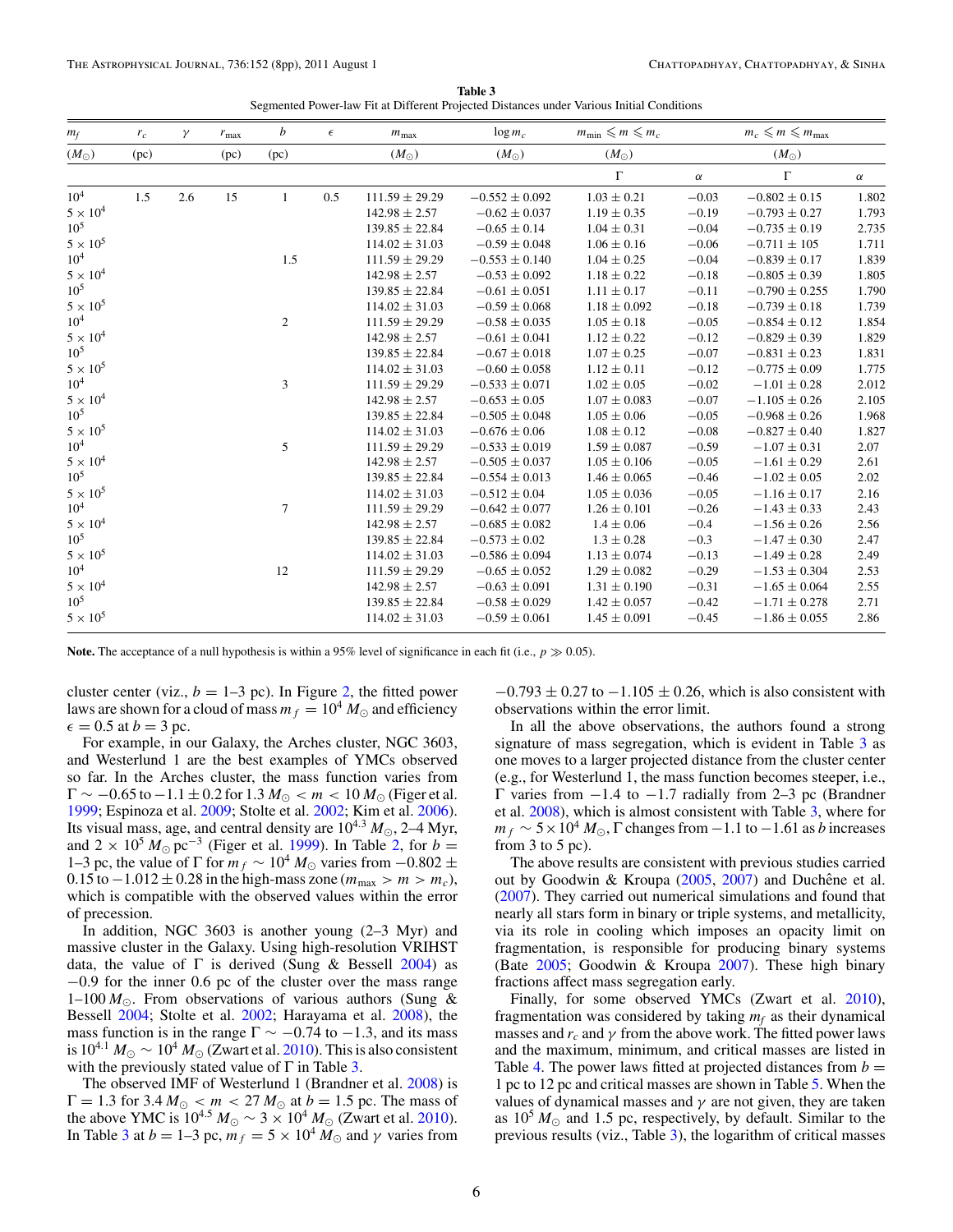| Table 4                                                     |  |
|-------------------------------------------------------------|--|
| Same as Table 2 but for Observed YMCs with $\epsilon = 0.5$ |  |

<span id="page-6-0"></span>

| Name                         | $m_f$         | $n_T$ | $m_{\min} \leq m \leq m_c$ |          | $m_c \leqslant m \leqslant m_{\text{max}}$ |          | $m_{\min}$           | $m_{\text{max}}$   | $m_c$             |
|------------------------------|---------------|-------|----------------------------|----------|--------------------------------------------|----------|----------------------|--------------------|-------------------|
| Reference                    | $(M_{\odot})$ |       | $(M_{\odot})$              |          | $(M_{\odot})$                              |          | $(M_{\odot})$        | $(M_{\odot})$      | $(M_{\odot})$     |
|                              |               |       | $\Gamma$                   | $\alpha$ | $\Gamma$                                   | $\alpha$ |                      |                    |                   |
| NGC <sup>1.2</sup><br>330    | $10^{5.8}$    | 85627 | $1.034 \pm 0.061$          | $-0.034$ | $-1.27 \pm 0.132$                          | 2.27     | $0.0126 \pm 0.00078$ | $132.41 \pm 8.87$  | $-0.23 \pm 0.13$  |
| M31 <sup>3</sup><br>(Vdb0)   | $10^{5}$      | 72364 | $1.235 \pm 0.040$          | $-0.23$  | $-1.45 \pm 0.34$                           | 2.45     | $0.01 \pm 0.0019$    | $139.85 \pm 12.23$ | $-0.38 \pm 0.15$  |
| M31 <sup>4</sup><br>(B257D)  | $10^{5}$      | 72399 | $1.231 \pm 0.018$          | $-0.23$  | $-1.42 \pm 0.19$                           | 2.42     | $0.01 \pm 0.00052$   | $138.28 \pm 15.60$ | $-0.38 \pm 0.21$  |
| $LMC^{1.2}$<br>(NGC 2164)    | $10^{5.2}$    | 75774 | $1.252 \pm 0.028$          | $-0.252$ | $-1.13 \pm 0.25$                           | 2.13     | $0.01 \pm 0.00039$   | $141.08 \pm 8.02$  | $-0.47 \pm 0.15$  |
| $LMC^{1.2}$<br>(NGC 2214)    | $10^{5.4}$    | 82640 | $1.239 \pm 0.022$          | $-0.239$ | $-1.15 \pm 0.157$                          | 2.15     | $0.01 \pm 0.0028$    | $140.33 \pm 3.44$  | $-0.48 \pm 0.12$  |
| NGC<br>$4038(S2_3)^5$        | $10^{5.4}$    | 88307 | $1.215 \pm 0.034$          | $-0.215$ | $-1.13 \pm 0.164$                          | 2.13     | $0.01 \pm 0.0024$    | $123.01 \pm 13.8$  | $-0.18 \pm 0.048$ |
| <b>NGC</b><br>$4038(S1_5)^5$ | $10^5.6$      | 87158 | $1.215 \pm 0.056$          | $-0.215$ | $-1.19 \pm 0.137$                          | 2.19     | $0.01 \pm 0.00067$   | $113.88 \pm 21.35$ | $-0.18 \pm 0.081$ |
| <b>NGC</b><br>$4038(S2_1)^5$ | $10^{6}.0$    | 90658 | $1.194 \pm 0.055$          | $-0.194$ | $-1.22 \pm 0.20$                           | 2.22     | $0.01 \pm 0.00035$   | $133.37 \pm 11.06$ | $-0.13 \pm 0.02$  |

**References.** (1) Mackey & Gilmore [2003;](#page-7-0) (2) McLaughlin & van der Marel [2005;](#page-7-0) (3) Perina et al. [2009;](#page-7-0) (4) Barmby et al. [2009;](#page-7-0) (5) Mengel et al. [2008.](#page-7-0)

| Table 5<br>Same as Table 3 but for Observed YMCs with $\epsilon = 0.5$ and $r_{\text{max}} = 15$ pc |               |         |      |                  |                    |                   |                            |          |                                            |          |
|-----------------------------------------------------------------------------------------------------|---------------|---------|------|------------------|--------------------|-------------------|----------------------------|----------|--------------------------------------------|----------|
| Name                                                                                                | $m_f$         | $r_c\,$ | γ    | $\boldsymbol{b}$ | $m_{\text{max}}$   | $\log m_c$        | $m_{\min} \leq m \leq m_c$ |          | $m_c \leqslant m \leqslant m_{\text{max}}$ |          |
|                                                                                                     | $(M_{\odot})$ | (pc)    |      | (pc)             | $(M_{\odot})$      | $(M_{\odot})$     | $(M_{\odot})$              |          | $(M_{\odot})$                              |          |
|                                                                                                     |               |         |      |                  |                    |                   | $\Gamma$                   | $\alpha$ | $\Gamma$                                   | $\alpha$ |
| NGC                                                                                                 | $10^{5.8}$    | 2.61    | 2.58 | $\mathbf{1}$     | $132.41 \pm 8.87$  | $-0.61 \pm 0.02$  | $1.10 \pm 0.19$            | $-0.10$  | $-1.20 \pm 0.19$                           | 2.20     |
| 330                                                                                                 |               |         |      | 1.5              |                    | $-0.59 \pm 0.017$ | $1.11 \pm 0.08$            | $-0.11$  | $-1.28 \pm 0.21$                           | 2.28     |
|                                                                                                     |               |         |      | $\boldsymbol{2}$ |                    | $-0.60 \pm 0.021$ | $1.12\pm0.05$              | $-0.12$  | $-1.49 \pm 0.02$                           | 2.49     |
|                                                                                                     |               |         |      | 12               |                    | $-0.64 \pm 0.082$ | $1.32 \pm 0.14$            | $-0.32$  | $-1.73 \pm 0.28$                           | 2.73     |
| M31                                                                                                 | $10^{5}$      | 1.40    | 1.5  | $\mathbf{1}$     | $139.85 \pm 12.23$ | $-0.66 \pm 0.05$  | $1.28 \pm 0.27$            | $-0.28$  | $-1.15 \pm 0.02$                           | 2.15     |
| Vdb0                                                                                                |               |         |      | 1.5              |                    | $-0.62 \pm 0.031$ | $1.19 \pm 0.13$            | $-0.19$  | $-1.21 \pm 0.057$                          | 2.21     |
|                                                                                                     |               |         |      | $\overline{c}$   |                    | $-0.61 \pm 0.035$ | $1.12 \pm 0.021$           | $-0.12$  | $-1.33 \pm 0.06$                           | 2.33     |
|                                                                                                     |               |         |      | 12               |                    | $-0.58 \pm 0.17$  | $1.33 \pm 0.082$           | $-0.33$  | $-1.43 \pm 0.39$                           | 2.43     |
| M31                                                                                                 | $10^{5}$      | 3.2     | 1.5  | $\mathbf{1}$     | $138.28 \pm 15.6$  | $-0.58 \pm 0.028$ | $1.07 \pm 0.31$            | $-0.07$  | $-1.28 \pm 0.58$                           | 2.28     |
| <b>B2570</b>                                                                                        |               |         |      | 1.5              |                    | $-0.55 \pm 0.014$ | $1.15 \pm 0.12$            | $-0.15$  | $-1.52 \pm 0.11$                           | 2.52     |
|                                                                                                     |               |         |      | $\overline{c}$   |                    | $-0.57 \pm 0.061$ | $1.02 \pm 0.06$            | $-0.02$  | $-1.53 \pm 0.12$                           | 2.53     |
|                                                                                                     |               |         |      | $12\,$           |                    | $-0.59 \pm 0.091$ | $1.28 \pm 0.11$            | $-0.28$  | $-1.77 \pm 0.092$                          | 2.77     |
| ${\rm LMC}$                                                                                         | $10^{5.2}$    | 1.91    | 2.96 | $\mathbf{1}$     | $141.08 \pm 8.02$  | $-0.64 \pm 0.015$ | $1.04 \pm 0.62$            | $-0.04$  | $-1.13\pm0.34$                             | 2.13     |
| <b>NGC 2164</b>                                                                                     |               |         |      | 1.5              |                    | $-0.62 \pm 0.037$ | $1.12 \pm 0.22$            | $-0.12$  | $-1.21 \pm 0.092$                          | 2.21     |
|                                                                                                     |               |         |      | $\mathbf{2}$     |                    | $-0.58 \pm 0.028$ | $1.25 \pm 0.032$           | $-0.25$  | $-1.25 \pm 0.051$                          | 2.25     |
|                                                                                                     |               |         |      | $12\,$           |                    | $-0.60 \pm 0.053$ | $1.05 \pm 0.091$           | $-0.05$  | $-1.27 \pm 0.348$                          | 2.27     |
| ${\rm LMC}$                                                                                         | $10^{5.4}$    | 2.14    | 2.26 | $\mathbf{1}$     | $140.33 \pm 3.44$  | $-0.63 \pm 0.018$ | $1.30 \pm 0.33$            | $-0.30$  | $-1.12 \pm 0.33$                           | 2.12     |
| <b>NGC 2214</b>                                                                                     |               |         |      | 1.5              |                    | $-0.58 \pm 0.024$ | $1.09 \pm 0.302$           | $-0.09$  | $-1.18 \pm 0.31$                           | 2.18     |
|                                                                                                     |               |         |      | $\overline{c}$   |                    | $-0.60 \pm 0.028$ | $1.01 \pm 0.05$            | $-0.01$  | $-1.28 \pm 0.02$                           | 2.28     |
|                                                                                                     |               |         |      | 12               |                    | $-0.64 \pm 0.082$ | $1.18 \pm 0.032$           | $-0.18$  | $-1.55 \pm 0.27$                           | 2.55     |
| <b>NGC</b>                                                                                          | $10^{5.4}$    | 0.60    | 1.5  | $\mathbf{1}$     | $123.01 \pm 13.8$  | $-0.59 \pm 0.036$ | $1.08 \pm 0.25$            | $-0.08$  | $-1.12 \pm 0.29$                           | 2.12     |
| 4038523                                                                                             |               |         |      | 1.5              |                    | $-0.61 \pm 0.055$ | $1.22 \pm 0.073$           | $-0.22$  | $-1.35 \pm 0.28$                           | 2.35     |
|                                                                                                     |               |         |      | $\mathbf{2}$     |                    | $-0.63 \pm 0.011$ | $1.25 \pm 0.06$            | $-0.25$  | $-1.43 \pm 0.05$                           | 2.43     |
|                                                                                                     |               |         |      | 12               |                    | $-0.57 \pm 0.071$ | $1.06 \pm 0.091$           | $-0.06$  | $-1.62 \pm 0.29$                           | 2.62     |
| NGC                                                                                                 | $10^{5.6}$    | 1.35    | 1.5  | $\mathbf{1}$     | $113.88 \pm 21.38$ | $-0.56 \pm 0.18$  | $1.12 \pm 0.36$            | $-0.12$  | $-1.37 \pm 0.19$                           | 2.37     |
| $4038S1_5$                                                                                          |               |         |      | 1.5              |                    | $-0.57 \pm 0.016$ | $1.14 \pm 0.02$            | $-0.14$  | $-1.42 \pm 0.189$                          | 2.42     |
|                                                                                                     |               |         |      | $\overline{c}$   |                    | $-0.58 \pm 0.062$ | $1.15 \pm 0.017$           | $-0.15$  | $-1.57 \pm 0.046$                          | 2.57     |
|                                                                                                     |               |         |      | 12               |                    | $-0.60 \pm 0.087$ | $1.18 \pm 0.15$            | $-0.18$  | $-1.69 \pm 0.47$                           | 2.69     |
| <b>NGC</b>                                                                                          | $10^{6.0}$    | 0.60    | 1.5  | $\mathbf{1}$     | $133.37 \pm 11.06$ | $-0.64 \pm 0.061$ | $1.06 \pm 0.51$            | $-0.06$  | $-1.04 \pm 0.15$                           | 2.04     |
| $4038S2_1$                                                                                          |               |         |      | 1.5              |                    | $-0.60 \pm 0.091$ | $1.18 \pm 0.11$            | $-0.18$  | $-1.26 \pm 0.23$                           | 2.26     |
|                                                                                                     |               |         |      | $\boldsymbol{2}$ |                    | $-0.62 \pm 0.028$ | $1.24 \pm 0.04$            | $-0.24$  | $-1.49 \pm 0.15$                           | 2.49     |
|                                                                                                     |               |         |      | 12               |                    | $-0.61 \pm 0.092$ | $1.27 \pm 0.17$            | $-0.27$  | $-1.49 \pm 0.102$                          | 2.49     |

at different projected distances (viz., Table 5) clusters around  $-0.5 M_{\odot}$  within the error limit, and there is strong evidence of mass segregation.

Since different properties of star clusters have been observed by various authors at different projected distances from the cluster center, the cumulative properties are studied at different pro